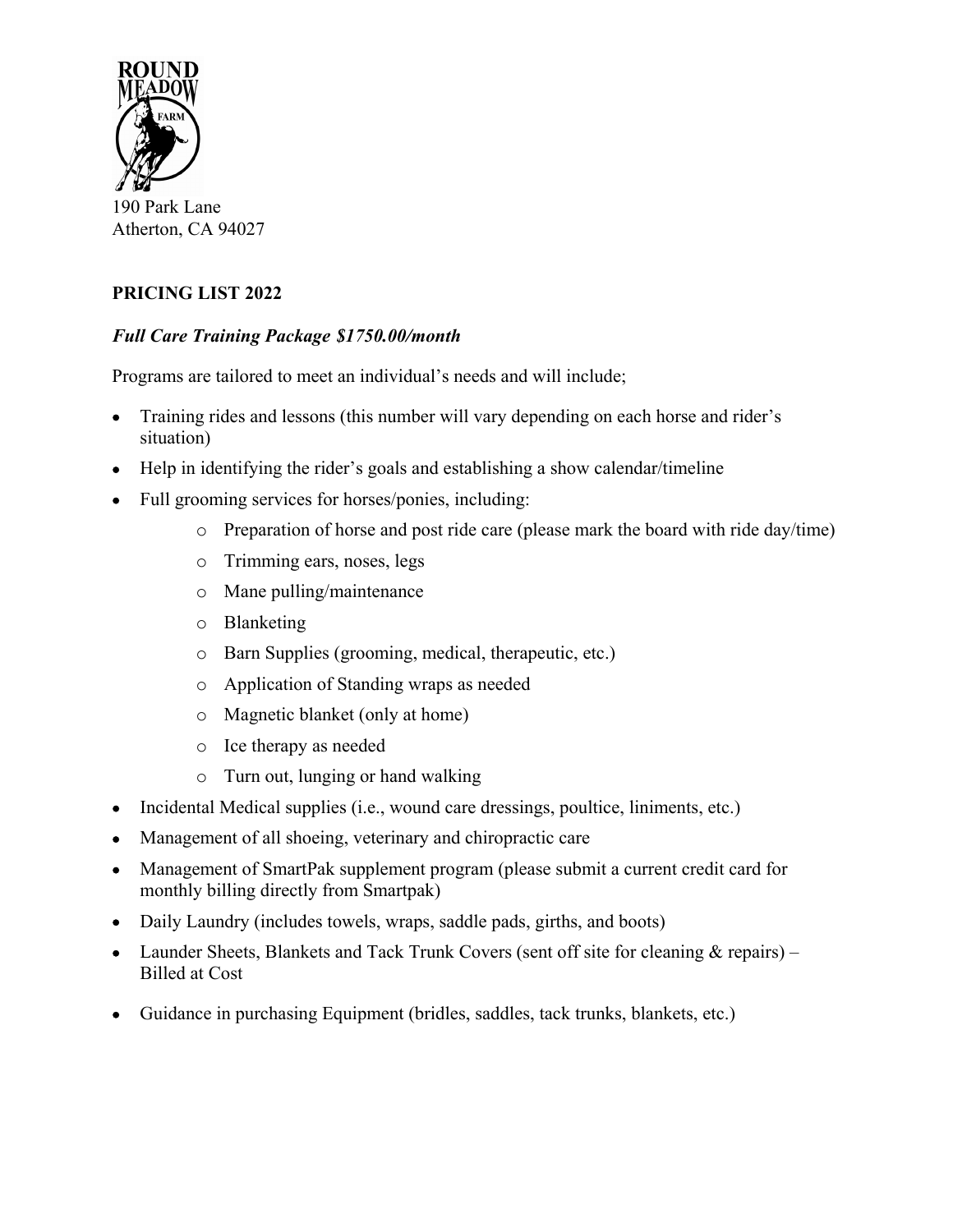

## *Horse Show Expenses (per horse)*

- Barn preparation and set up fee \$125/show
- Daily show rate; including: \$200/day
	- $\triangleright$  Schooling rides/class preparation
	- $\triangleright$  Show (competition) rides
	- > Full Grooming
	- Daily maintenance (lunging, walking, turnout)
	- Monitor medical needs (medication to be billed separately)
	- **EX** Completion of all show entries prior to show and management during show
- Horse Show Groom Tip Per Week: \$150 Minimum per horse
- Weekly rate for non-showing horses:  $$375/week$  (not including grooming)
- Percentage of show expenses is split between all horses attending show to include:
	- > RMF employee accommodations
	- $\triangleright$  Gas, food and travel expenses
	- $\triangleright$  Feed and horse bedding (when not split by the horse show office)
	- $\triangleright$  Groom and tack stalls (when not split by the horse show office)
- Use of Lesson Horse at Show \$1,000/show
- Daily Training rate for Non-Training Horses \$150/day
- Deposits for trips 2 weeks or longer (ie: Thermal, Thunderbird or Spruce Meadows) will be requested on a per show basis, and will be applied to the final bill from that group of shows.
- $\bullet$  Horse Show Scratch Policy if you have signed up for a horse show and decide not to go (regardless of reason for not attending), you will be responsible for the stall fee, scratch fee, any office admin fees and the groom/tack stall split at the horse show.
- Horses showing without owners present at the show must provide 3 checks per show for payment of show entries, braiding, and tipping. **There will be a \$100 service charge per horse when RMF has to cover show expenses such as show fees, grooming or braiding bills.** Owners are encouraged to have an up to date credit card on file with the RMF office at all time.
- RMF will be responsible for completing all show entries and uses **Equestrian Connect** and **Showgrounds Live** to process all entries. All showing horses must have a credit card on file to process horse's subscriptions to EQ and ensure stall reservations at shows.